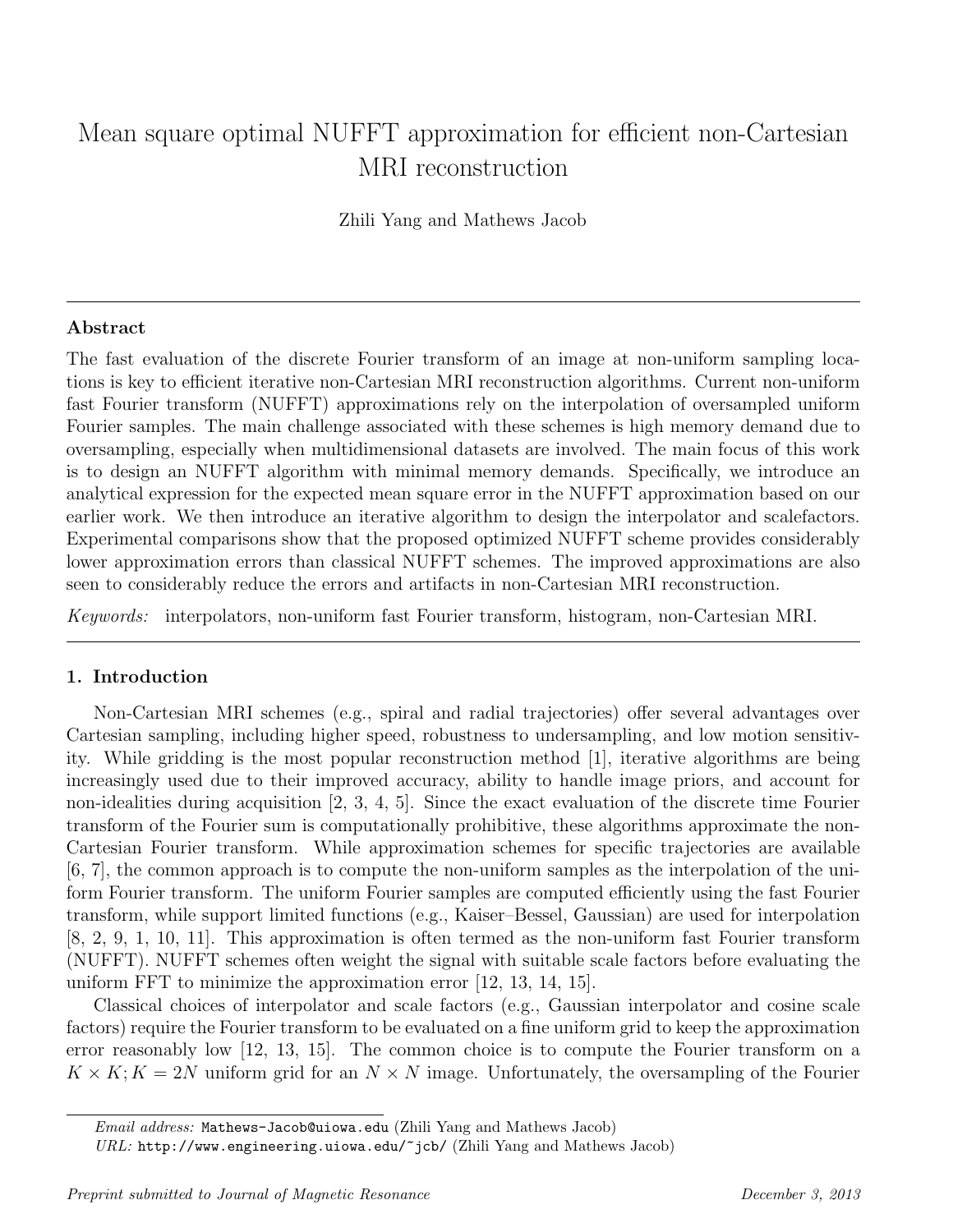grid significantly increases the memory demands of the algorithm. For example, the reconstruction of a three dimensional dataset with  $K = 2N$  requires eight times more memory than the original dataset. This often makes it difficult to accelerate such algorithms using graphical processing units (GPUs) that have limited on-board memory, especially when large datasets are involved [16]. Design strategies to optimize the interpolator by minimizing an appropriate error metric have been introduced to improve the approximation properties of the NUFFT scheme [14, 17, 18, 19, 20, 13]. All of the schemes rely on bounds for errors in the Fourier domain. The approach in the INUFFT design scheme in [21] is conceptually similar to the proposed scheme. However, the error expression is very different, mainly due to differences in key assumptions on the signal model and scale factors. In all of the current design schemes, the scale factors were assumed to be fixed [17] or have simple parametric expressions [14]. Since the constraints on the scale factors were too restrictive, the performance of the least square optimized NUFFT schemes were only comparable to the one using Kaiser-Bessel (KB) functions [14]. The NUFFT scheme was reinterpreted as a shift invariant approximation of the discrete Fourier transform (DTFT) in [22]. A worst case error metric, which was independent of the scale factors and the signal, was introduced in [22]. The optimization of this metric yielded an NUFFT scheme that provided considerably lower worst case errors than the conventional NUFFT scheme [22].

We studied the utility of the optimized interpolators [14, 22] in MR image reconstruction problems. Unfortunately, we observed that in the  $K \approx N$  regime, the approximation properties of the optimized NUFFT schemes were not considerably better than that of classical methods for many images, even though the optimized NUFFT schemes yielded far lower error bounds. The main reason for this discrepancy is the use of the worst case error metrics [14, 22]. Specifically, these upper bounds for the approximation error are unrealistically high and are not achieved for practical signals. For example, the image which provides the worst case error in [22, 23] has most of its energy concentrated along the image edges/borders. Since MR brain images are often support limited to a disc region within the rectangular support, the worst case error is never achieved for such MR signals. In this context, it is desirable to derive the mean square optimal NUFFT schemes from error metrics that are more representative of real-world signals.

The main objective of this paper is to improve the framework in [22, 23] in the context of MR imaging applications and to demonstrate its utility in non-Cartesian MRI reconstruction. Specifically, we depart from the worst case setting considered in [22] and focus on a mean-square metric of the error in the NUFFT approximation. This error metric is dependent on the expected spatial energy distribution of the signal. Hence, it can be customized to real world applications (e.g., when the image is support limited to specific regions). The error metric decouples the effect of the scale factors and the interpolators into two positive terms. This enables us to derive the mean square optimal scale factors; the use of these scale factors corresponds to the projection of the DTFT of the signal to the space spanned by the integer shifts of the interpolator [22]. We adapt the iterative reweighted algorithm introduced in [22] to derive the mean square optimal interpolator and scale factors. When the spatial energy distribution of the class of signals is known a priori (e.g., learned from exemplar images), it will be used to derive the interpolator. Empirically, we observe that the NUFFT scheme that is derived with the assumption of uniform energy distribution is comparable to the one using known energy distribution for many practical signals; the assumption of uniform energy distribution is a better alternative than using the worst case scenario when the energy distribution is unknown.

We validate the proposed mean square optimal NUFFT scheme using simulations and experimental MRI data. Our experiments show that the proposed scheme is capable of providing good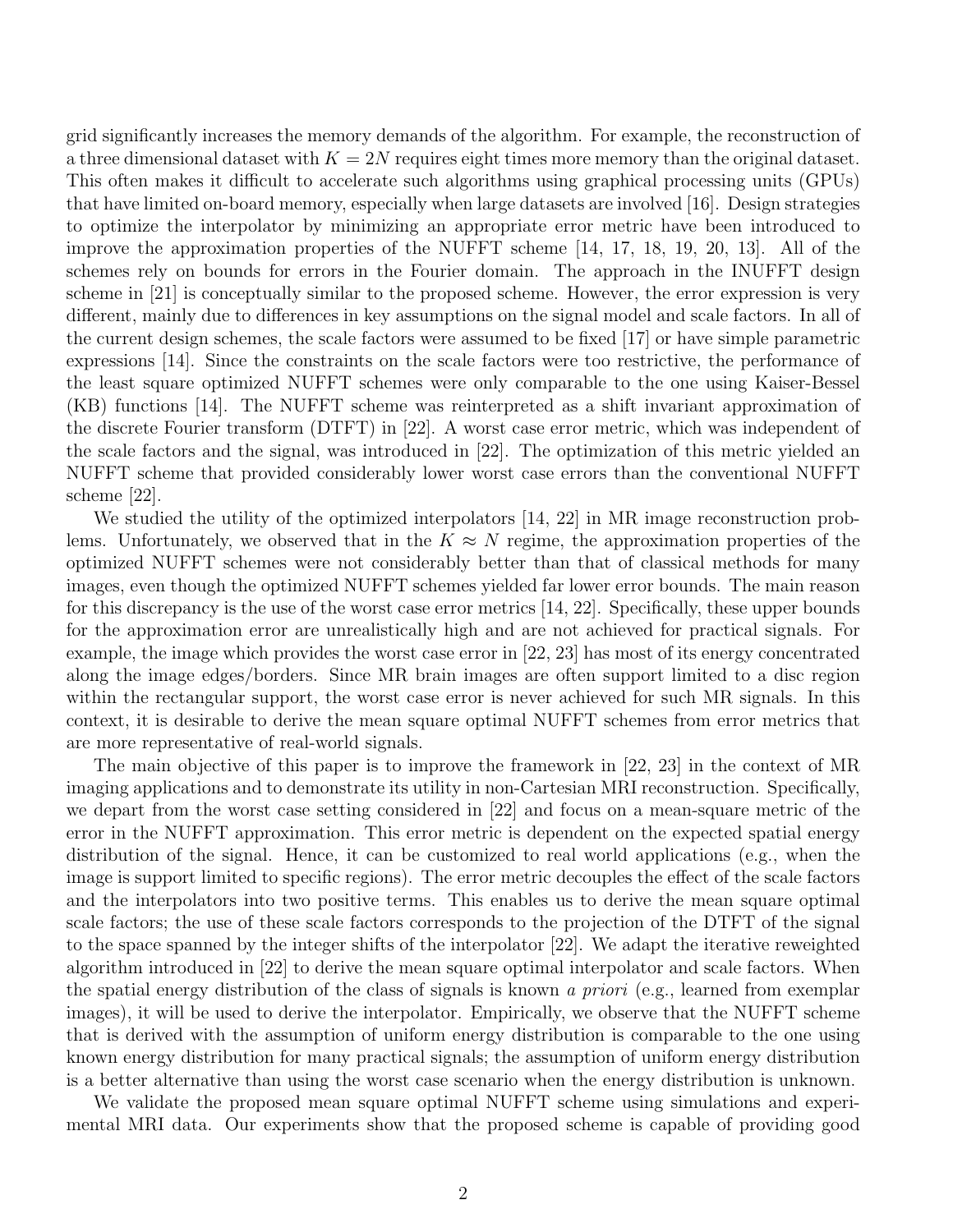approximations of the non-uniform DTFT for modest oversampling factors  $(K < 1.1 \times N)$  and short interpolators  $(J \le 6)$ . The image reconstruction experiments show that the proposed scheme provides more accurate reconstructions than classical NUFFT schemes, when low oversampling factors are considered. The low oversampling factor will in turn translate to memory efficient algorithms which will enable its implementation on faster devices such as GPUs that have limited onboard memory. While the reduction in memory demand may come in with a slight increase in computational complexity compared to  $K = 2N$ , the speedups offered by faster parallel computing devices are expected to more than make up for the performance.

#### 2. Methods

# 2.1. NUFFT approximation: Background

The NUFFT scheme approximates the discrete Fourier transform (DTFT) of the uniform support limited signal  $x[n]$ ;  $n = -N/2, ..., N/2 - 1$ :

$$
\hat{x}(\nu) = \sum_{n=-N/2}^{N/2-1} x[n] e^{-\frac{j2\pi n\nu}{N}}
$$
\n(1)

at non-uniform k-space locations  $\nu_m$ ;  $m = 0, ..., M - 1$ . The exact evaluation of the discrete time Fourier transform of this sum is computationally expensive. In their seminal work [12], Dutt and Rokhlin have shown that an exponential with arbitrary frequency  $\nu$  can be efficiently approximated as:

$$
e^{-\frac{j2\pi n\nu}{N}} \approx \underbrace{\exp\left(b\left|n\right|^2\right)}_{h[n]} \sum_{k=\nu/T-J/2}^{k=\nu/T+J/2} \varphi\left(\frac{\nu}{T}-k\right) e^{-\frac{j2\pi kT}{N}}.\tag{2}
$$

Here,  $\varphi$  is the Gaussian interpolation function and  $T = N/K < 1$ , where K is an appropriately chosen integer. In [24], the authors extended the above approximation using alternate interpolation functions and associated weighting functions . The NUFFT scheme is obtained by substituting the approximation specified by (2) into (1). Thus, the NUFFT approximation involves two key steps. The K-point FFT  $(K > N)$  of the sequence  $h[n]x[n]$  is first computed as

$$
c[k] = \sum_{n=-N/2}^{N/2-1} h[n]x[n] e^{-\frac{j2\pi kn}{K}},
$$
\n(3)

where  $h[n]; n = -N/2, ..., N/2 - 1$  are scale factors<sup>1</sup>. Once the coefficients  $c[k]$  are available, the NUFFT approximation of the DTFT is obtained as:

$$
\hat{x}_{\rm app}(\nu) = \sum_{k=-K/2}^{K/2-1} c[k] \varphi_p \left(\frac{\nu}{T} - kT\right),\tag{4}
$$

where  $T = N/K$  is the sampling step and  $\varphi_p(x) = \sum_{k \in \mathbb{Z}} \varphi(x - kN)$  is the K-periodized version of  $\varphi$ .

<sup>&</sup>lt;sup>1</sup>In the Gaussian case, the scale factors are specified by  $\exp(b|n|^2)$ .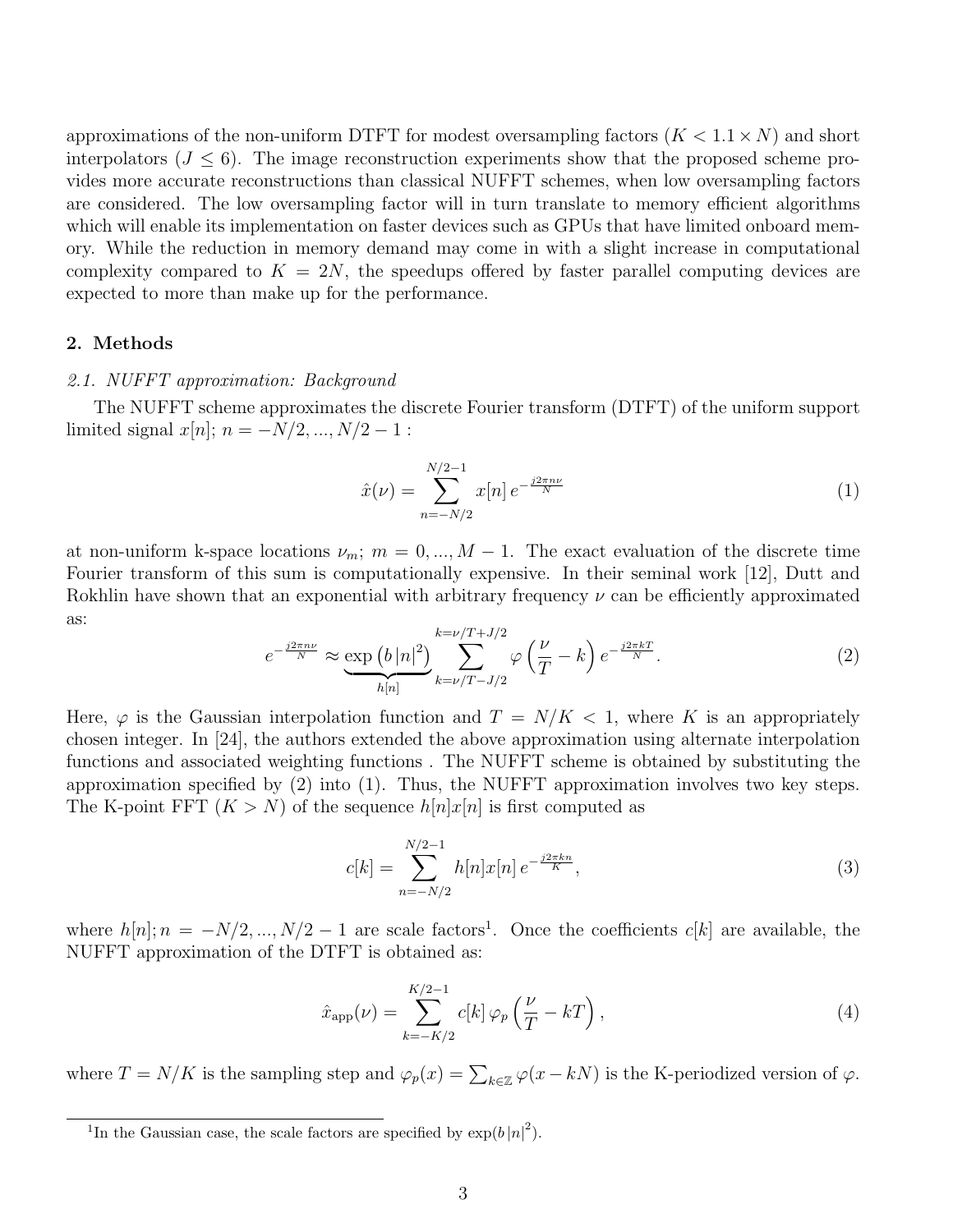#### 2.2. Current NUFFT design strategies

The error in the NUFFT approximation of a signal  $x[n]$  at a specific frequency point  $\nu$  is specified by

$$
\underbrace{\hat{x}(\nu) - \hat{x}_{\text{app}}(\nu)}_{\epsilon(\nu)} = \left\langle x[n], \underbrace{e^{-\frac{j2\pi n\nu}{N}} - h[n]}_{\text{max}} \underbrace{\sum_{k=-K/2}^{K/2-1} \varphi\left(\frac{\nu}{T} - k\right) e^{-\frac{j2\pi n k}{K}}}_{q_{\nu}[n]} \right\rangle \tag{5}
$$

Several researchers have derived the upper-bound of the approximation error based on this expression [15, 20, 14]:

$$
\|\epsilon(\nu)\| \leq \|\mathbf{x}\|_{\ell_2} \cdot \|\mathbf{q}_{\nu}\|_{\ell_2} \tag{6}
$$

For example, the Nguyen *et al.*, and Nieslony *et al.*, proposed to determine the interpolator  $\varphi$  by minimizing  $\|\mathbf{q}_{\nu}\|_{\ell_2}$ , assuming pre-selected scale factors (e.g., Gaussian, Kaiser-Bessel, Cosine) [15, 20]. Since this is a quadratic optimization problem, the optimal interpolator is solved analytically. However, the assumption of fixed scale factors makes it difficult for the scheme to exploit the full flexibility to lower the approximation error. This approach is similar to [14], where they additionally used a min-max scheme to also search for the scale factors. However, since their search was restricted to small parametric families, this approach could not exploit the full potential of the NUFFT approximation.

All of the above NUFFT design schemes evaluated the point-wise error in the Fourier domain  $\epsilon(\nu)$ . Duijndam *et al.*, focussed on numerically optimizing the INUFFT approximation scheme in [21]. They assume the signal in the Fourier domain to be modeled as a linear combination of Diracs at the non-uniform sampling locations:

$$
\hat{x}(\nu) = \sum_i d_i \; \delta(\nu - \nu_i),
$$

and derive the expression for the error in the spatial domain as

$$
||x[n] - x_{\text{INUFFT}}[n]||^2 = ||x[n]||^2 D\left(\frac{2\pi n}{K}\right). \tag{7}
$$

Here,

$$
D(\nu) = \sum_{l \neq 0} \frac{|\hat{\varphi}(\nu + lK)|^2}{|\hat{\varphi}(\nu)|^2}.
$$
 (8)

Here, they assumed the scale factors to be chosen as  $h|n| = 1/\hat{\varphi}(2\pi n/K)$ . They proposed a numerical algorithm to determine the mean square optimal INUFFT interpolator that minimizes the mean square error  $\sum_{n} ||x[n] - x_{\text{INUFFT}}[n]||^2$ . Although this INUFFT design scheme has conceptual similarities with the proposed schemes, it cannot be directly applied to our NUFFT setting. Besides, their error expression is very different from the proposed scheme since they assume a specific signal model and scale factors.

#### 2.3. Mean square error metric in NUFFT approximation

We have shown that the NUFFT scheme is the shift invariant approximation of  $\hat{x}(\nu)$  in the periodic shift invariant space  $V_{\varphi_p}$ , spanned by the function  $\varphi$  [22]. Specfically, the coefficients can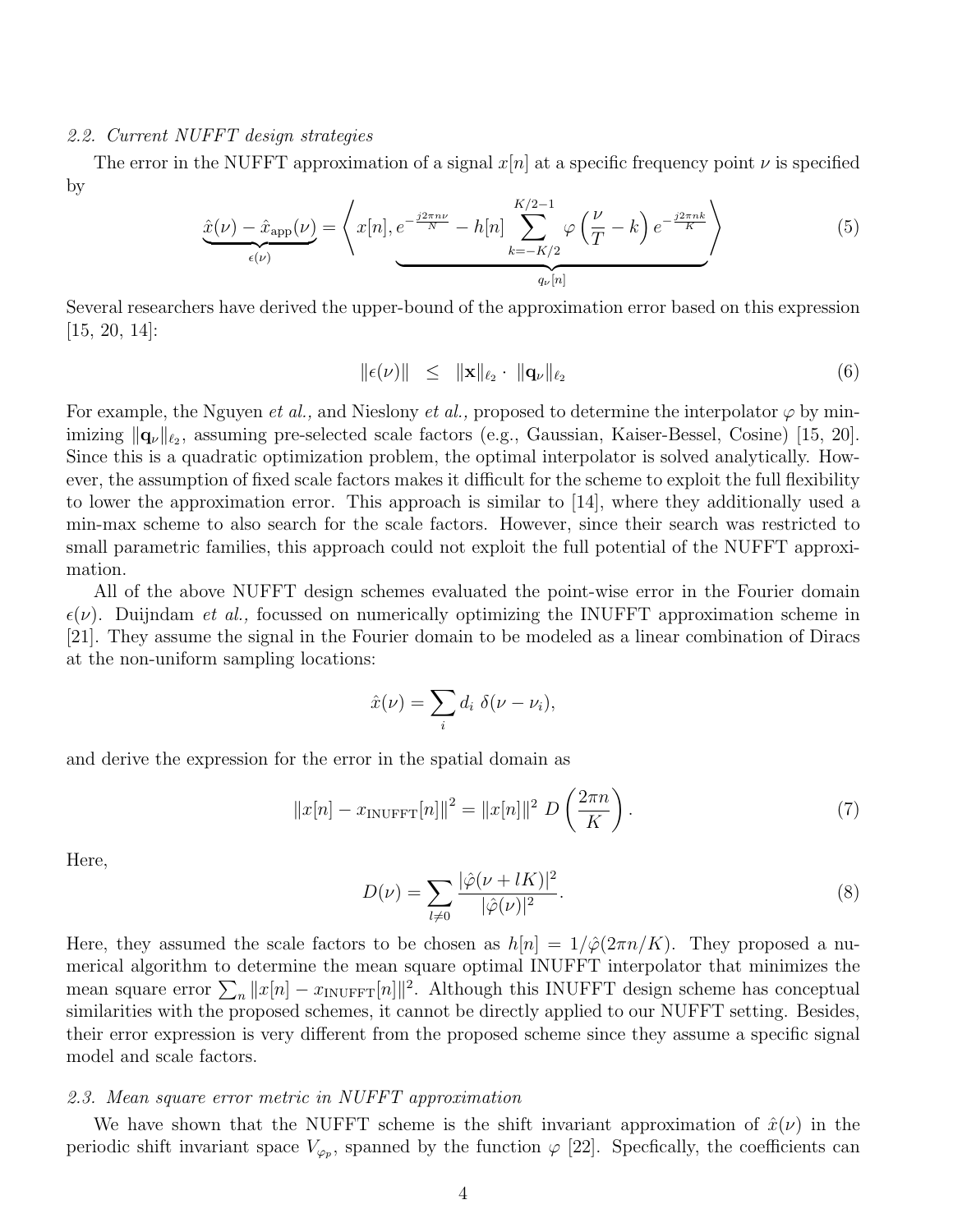be seen as the inner-products between the exact DTFT of  $x[n]$  and shifted versions of the analysis function:

$$
c[k] = \left\langle \hat{x}(\nu), \tilde{\varphi}_p^* \left( \frac{\nu}{T} - k \right) \right\rangle_{L_2[-\pi, \pi]}.
$$

The analysis function is the DTFT of the scale factors  $\tilde{\varphi}_p(\nu) = \sum_{n=-N/2}^{N/2-1} h[n]e^{-j\frac{2\pi\nu}{K}}$ . The reinterpretation of the NUFFT scheme as a shift invariant representation enables us to use the theoretical tools developed for periodic shift invariant representations to analyze and optimize the NUFFT scheme.

We have derived an expression for the error in the NUFFT approximation as [25, 22]:

$$
\eta(x,\varphi,\tilde{\varphi},K) = \sum_{n=-N/2}^{N/2-1} |x[n]|^2 E_{\varphi,\tilde{\varphi}}\left(\frac{2\pi n}{K}\right),\tag{9}
$$

where the error kernel  $E_{\varphi,\tilde{\varphi}}(\omega)$  is given by

$$
E_{\varphi,\tilde{\varphi}}(-\omega) = \underbrace{1 - \frac{|\hat{\varphi}(\omega)|^2}{\hat{a}_{\varphi}(\omega)}}_{E_{\min,\varphi}} + \underbrace{\hat{a}_{\varphi}(\omega) | \hat{\tilde{\varphi}}(\omega) - \hat{\varphi}_d(\omega) |^2}_{E_{\text{res},\varphi,\tilde{\varphi}}}.
$$
\n(10)

Here,  $\hat{\varphi}(\omega) = \int_{-\infty}^{\infty} \varphi(\nu) e^{-j\nu\omega} d\nu$  is the Fourier transform of the interpolator  $\varphi(\nu)$  and  $\hat{a}_{\varphi}(\omega)$  =  $\sum_{k\in\mathbb{Z}}|\hat{\varphi}(\omega+2k\pi)|^2$  is the discrete Fourier transform of the autocorrelation sequence of the interpolator  $a_{\varphi}(k) = \langle \varphi(\nu), \varphi(\nu - k) \rangle$ . The dual function of the interpolator, denoted by  $\varphi_d$  in (10) is specified by

$$
\hat{\varphi}_d(\omega) = \hat{\varphi}(\omega) / \hat{a}_{\varphi}(\omega). \tag{11}
$$



Figure 1: Effect of scale factors on NUFFT approximation: the solid lines correspond to least square methods introduced in [20, 15, 14] with KB, Gaussian, and cosine scale factors. Note that all of these methods results in considerably higher error kernels than the proposed MOLS-U interpolator, shown in black dotted lines. To demonstrate the improvement offered by mean-square optimal scale factors specified by (13), we re-compute the scale factors of the LS schemes [20, 15, 14]; the corresponding methods are termed as LS-KB\*, LS-Cosine\*, and LS-Gaussian\*, which are denoted by dotted lines. We observe that the error kernels of these methods are considerably lower and more comparable to the proposed scheme than the original LS methods. These results demonstrate the benefit in co-designing the interpolator and the scale factors.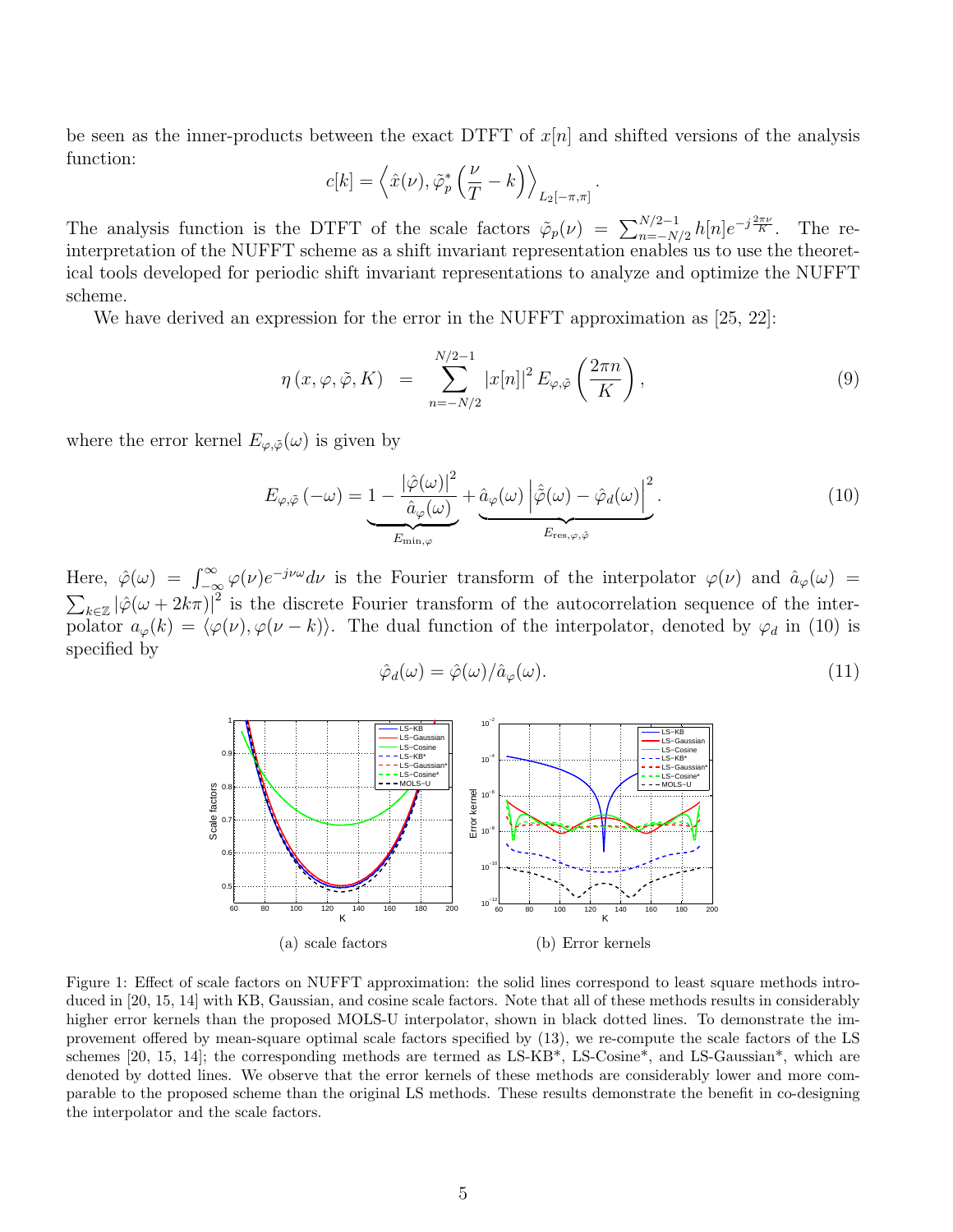## 2.4. Selection of scale factors

Note that  $E_{\min,\varphi}(\omega)$  and  $E_{\text{res},\varphi,\tilde{\varphi}}$  are positive functions of  $\omega$ . The first term

$$
E_{\min,\varphi}(\omega) = \frac{\sum_{k\neq 0} |\hat{\varphi}(\omega + 2k\pi)|^2}{\sum_{k\in\mathbb{Z}} |\hat{\varphi}(\omega + 2k\pi)|^2}
$$
(12)

is independent of the analysis function  $\tilde{\varphi}$ . This term quantifies the error in orthogonally projecting the DTFT of the signal to the subspace spanned by the shifts of the interpolator  $\{\varphi(\frac{\nu}{T} - k), k =$  $-K/2, ..., K/2$ . Note that when  $|\varphi(\omega + 2k\pi)| \ll |\varphi(\omega)|, \forall k \neq 0$ , we have  $E_{\min,\varphi}(\omega) \to 0$ . This may partially explain the relatively good performance of support limited functions, whose energy is concentrated in a certain frequency range (e.g., Kaiser-Bessel, prolate spheroidal functions) [18, 13, 24].

The second term  $E_{\text{res},\varphi,\tilde{\varphi}}$  will vanish if  $\tilde{\varphi}_d(\omega) = \varphi_d(\omega)$ . This choice corresponds to the mean square optimal scale factors

$$
h_d[n] = \frac{\hat{\varphi}(2\pi n/K)}{\sum_{k \in \mathbb{Z}} |\hat{\varphi}(2\pi n/K + 2k\pi)|^2}.
$$
\n(13)

We observe that the classical choice of scale factors  $h[n] = 1/\hat{\varphi}(2\pi n/K)$  will result in a higher error than with the mean square optimal scale factors. Specifically, we have

$$
E_{\text{res},\varphi,\tilde{\varphi}} = \hat{a}_{\varphi}(\omega) \left| \frac{1}{\hat{\varphi}(\omega)} - \frac{\hat{\varphi}(\omega)}{\hat{a}_{\varphi}(\omega)} \right|^2 = \frac{1}{\hat{a}_{\varphi}(\omega)} \left( \sum_{k \neq 0} \frac{|\hat{\varphi}(\omega + 2k\pi)|^2}{|\hat{\varphi}(\omega)|^2} \right)^2.
$$
 (14)

Note that this term is also dependent on the ratio  $\sum_{k\neq 0} |\varphi(\omega + 2k\pi)|^2 / |\varphi(\omega)|^2$ . This implies that the residual error will be smaller for interpolators that [13, 18].

#### 2.5. Optimization of the interpolator

A careful optimization of these factors is essential to minimize the approximation error, while keeping resources such as memory and computational complexity to a minimum. If the scale factors are chosen as in (13), the NUFFT approximation is the orthogonal projection of the exact DTFT (1) of the signal to the shift invariant subspace spanned by  $\{\varphi(\frac{\nu}{T} - k), k \in \mathbb{Z}\}\.$  This minimum achievable error is specified by

$$
\eta_{\min}(x,\varphi,K) = \sum_{n=-N/2}^{N/2-1} |x[n]|^2 E_{\min,\varphi}\left(\frac{2\pi n}{K}\right).
$$
\n(15)

$$
\varphi_{\text{wols}} = \arg \min_{\varphi} \sum_{n=-N/2}^{N/2-1} \left| E_{\min,\varphi} \left( \frac{2\pi n}{K} \right) \right|^2 \text{ such that } \sum_{n \in \mathbb{Z}} \left| \hat{\varphi} \left( \frac{2\pi n}{K} \right) \right|^2 = 1. \tag{16}
$$

Note that this expression is only dependent on the interpolator  $\varphi$ , the signal  $x[n]$ , and the sampling step  $T = N/K$ . Evaluating the expectation on both sides of the above expression, we obtain

$$
e(\varphi, K) = \mathbb{E} \left( \eta_{\min} \right) = \sum_{n = -N/2}^{N/2 - 1} s[n] E_{\min, \varphi} \left( \frac{2 \pi n}{K} \right), \tag{17}
$$

where  $s[n] = \mathbb{E}((x[n])^2)$  is the energy distribution of the class of the signals. Note that if  $s[n] = 1, \forall n$ , then  $e(\varphi, K) = \sum_{n=-N/2}^{N/2-1} E_{\min, \varphi} \left( \frac{2\pi n}{K} \right)$  $\frac{2\pi n}{K}$ .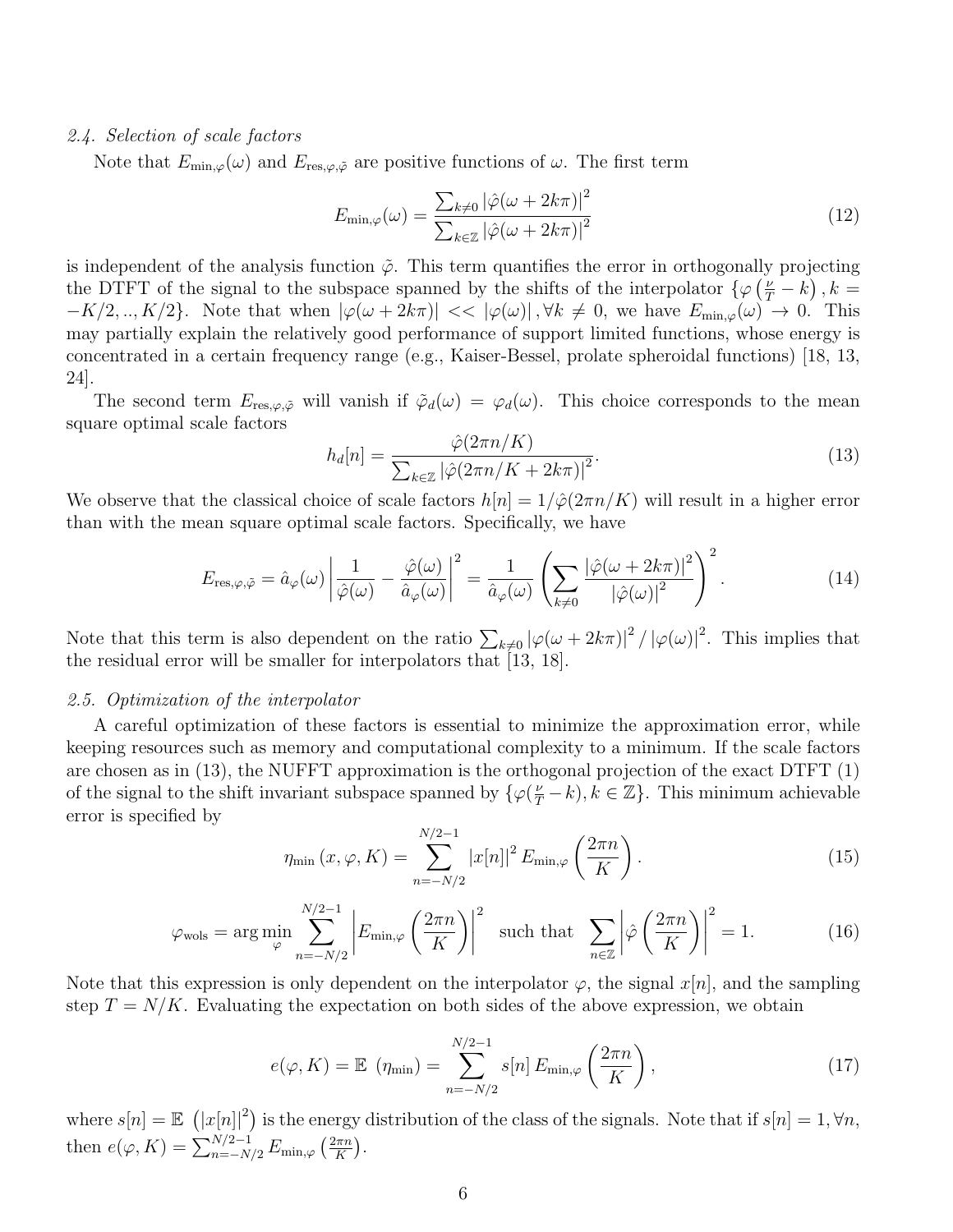#### 2.6. Mean square optimal NUFFT interpolator

We derive the mean square optimal NUFFT interpolator as the one that minimizes the expected error specified by (17) subject to the energy constraint  $\|\varphi\|_{L_2} = 1$ :

$$
\varphi_{\text{opt}} = \arg \min_{\varphi} e(\varphi, K) \quad \text{such that} \quad \sum_{n \in \mathbb{Z}} \left| \hat{\varphi} \left( \frac{2\pi n}{K} \right) \right|^2 = 1. \tag{18}
$$

Substituting for the expression of  $E_{\min,\varphi}$  from (10) and using the relation  $\hat{a}_{\varphi}(\omega) = \sum_{k \in \mathbb{Z}} |\hat{\varphi}(\omega + 2k\pi)|^2$ , we obtain:

$$
e(\varphi, K) = S - \sum_{n=-N/2}^{N/2-1} s[n] \left( \frac{|\hat{\varphi}(-2\pi n/K)|^2}{\sum_{k \in \mathbb{Z}} |\hat{\varphi}(-2\pi n/K + 2k\pi)|^2} \right),
$$
(19)

where the constant  $S = \sum_{n=-N/2}^{N/2-1} s[n]$  is the total energy of the signal. Omitting S, the optimization simplifies to the minimization of the second part of (19). Note that the above criterion is a nonquadratic expression of the Fourier coefficients of the interpolator. Since the direct minimization of this expression is difficult, we propose to adapt the iterative reweighted minimization algorithm introduced in [22] to determine the mean square optimal interpolator. Using (19), we rewrite (18) as

$$
\varphi_{\text{opt}} = \arg \max_{\varphi} \sum_{n=-\frac{N}{2}}^{\frac{N}{2}-1} w[n] \left| \hat{\varphi} \left( -\frac{2\pi n}{K} \right) \right|^2
$$
\n
$$
\text{such that } \sum_{n \in \mathbb{Z}} \left| \hat{\varphi} \left( \frac{2\pi n}{K} \right) \right|^2 = 1.
$$
\n(20)

Here, the weights  $w[n]$  are specified by

$$
w[n] = \frac{s[n]}{\sum_{k \in \mathbf{Z}} |\hat{\varphi}(-2\pi n/K + 2k\pi)|^2}.
$$
\n(21)

We use an iterative scheme that alternates between (20) and (21). At each iteration, the algorithm assumes the weights  $w[n]$  to be constants and solves (20) to determine the interpolator. Once interpolator is obtained by solving (20), the weights  $w[n]$  are re-estimated. The steps (20) and (21) are repeated in an alternating fashion until the cost function does not change considerably<sup>2</sup>. We initialize the algorithm by setting the weights as  $w[n] = s[n]$ .

## 2.7. Discretization of the interpolator

The NUFFT approximation of the signal (4) at a specified non-uniform location  $\nu \in \mathbb{R}$  requires the evaluation of the samples of the interpolator  $\varphi(\nu - m); m \in \mathbb{Z}$ . The exact evaluation of the discrete time Fourier transform of the samples at several non-Cartesian locations is computationally

<sup>2</sup>We currently do not have guarantees for the convergence of this algorithm to the global minimum of the cost function. Nevertheless, the interpolator and prefilter obtained by the proposed algorithm are observed to considerably reduce the approximation error over classical schemes.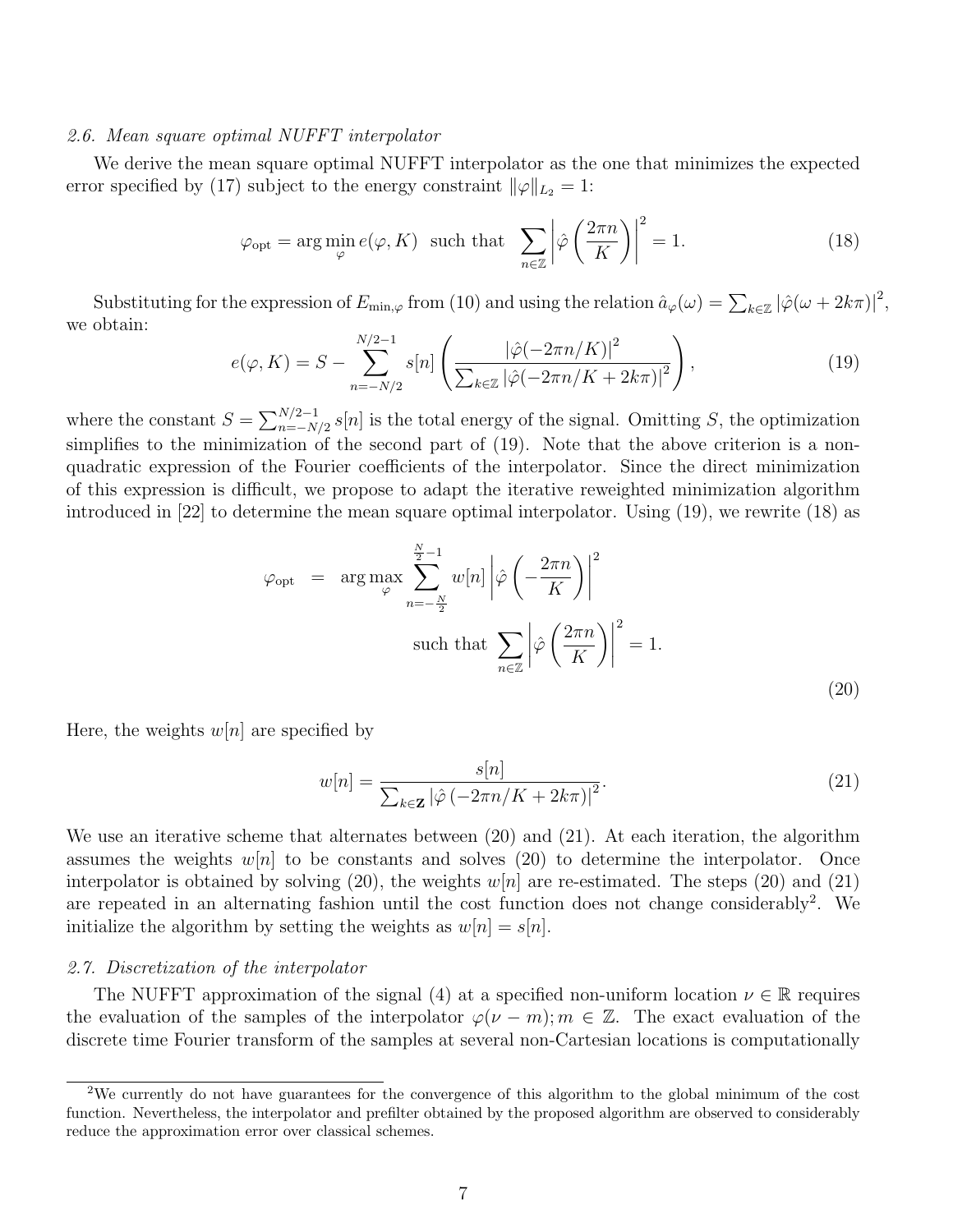prohibitive in MR image reconstruction algorithms, even when the interpolator has analytical expressions (e.g., Gaussian or Kaiser-Bessel interpolators). Hence, it is a general practice to pre-compute the interpolator on a fine uniform grid and store it as a lookup table; the samples of the interpolators are then obtained as a linear interpolation of these uniformly sampled values. Note that the performance loss in discretizing the interpolator could be ignored if the grid is densely sampled. The evaluation for each interpolator sample requires two multiplications and one addition; the computational complexity is independent of the grid density. Assuming an even interpolator oversampling factor O, we assume the interpolator  $\varphi$  to be represented as:

$$
\varphi(\nu) = \sum_{k=-JO/2+1}^{JO/2-1} q[k] \beta(O\nu - k)
$$
\n(22)

Here,  $q[k] = \varphi(\frac{k}{C})$  $\frac{k}{\omega}$ ,  $k = -JO/2 + 1, \ldots$   $JO/2 - 1$  are the uniform samples of the interpolator and  $\beta$ denotes the linear B-spline function. The Fourier transform of the interpolator is given by  $\hat{\varphi}(\omega)$  =  $\hat{q}(e^{j\frac{\omega}{\overline{O}}})\hat{\beta}(\frac{\omega}{\overline{O}})$  $\frac{\omega}{\partial}$ . Substituting the expression of  $\hat{\varphi}(\omega)$  back in (20), we obtain

$$
\mathbf{q}_{\text{opt}} = \arg \max_{\mathbf{q}} \sum_{n=-\frac{N}{2}+1}^{\frac{N}{2}} u[n] \left| \hat{q} \left( e^{-\frac{2\pi n}{K}} \right) \right|^2
$$
\n
$$
\text{such that } \sum_{n=-RN}^{RN} b[n] \left| \hat{q} \left( e^{-\frac{2\pi n}{K}} \right) \right|^2 = 1. \tag{23}
$$

Here, the weights are specified by

$$
u[n] = w[-n] \left| \hat{\beta} \left( \frac{2\pi n}{KO} \right) \right|^2, \text{ and } (24)
$$

$$
b[n] = \left| \hat{\beta} \left( \frac{2\pi n}{KO} \right) \right|^2. \tag{25}
$$

Note that the second summation is now restricted to a finite range  $[-RN, RN]$ , where R is a sufficiently large number (we chose it as  $20$  in this study<sup>3</sup>).

Since the interpolator is support limited, the DTFT of the sequence  $q[k]; n = -JO/2+1, \ldots JO/2-$ 1 simplifies to a finite summation. Hence,  $\hat{\mathbf{q}} = \mathbf{F}\mathbf{q}$ , where  $\hat{\mathbf{q}}$  is the vector of Fourier samples, q is the vector of coefficients, and **F** is the  $(2RN) \times (JO - 1)$  discrete Fourier transform matrix. Thus, the optimization problem specified by (20) can be reformulated in the matrix form as

$$
\mathbf{q}_{\text{opt}} = \arg \max_{\mathbf{q}} \; \mathbf{q}^T \left( \mathbf{F}^T \, \mathbf{U} \, \mathbf{F} \right) \mathbf{q} \quad \text{subject to} \quad \mathbf{q}^T \, \mathbf{B} \, \mathbf{q} = 1 \tag{26}
$$

Here,  $\mathbf{U} = \text{diag}(u[n])$  and  $\mathbf{B} = \text{diag}(b[n])$ . Note that (26) is the generalized eigenvalue problem [26]; the solution is obtained as the eigenvector corresponding to the maximum eigenvalue of the pair of matrices ( $\mathbf{F}^T \mathbf{U} \mathbf{F}, \mathbf{B}$ ). The iterative reweighted algorithm proceeds by alternating between the generalized eigenvalue problem (26) and re-evaluation of the weights  $w[n]$ , and hence the diagonal

<sup>&</sup>lt;sup>3</sup>We studied the dependence of the approximation on R and determined that  $R = 20$  results in minimal truncation error.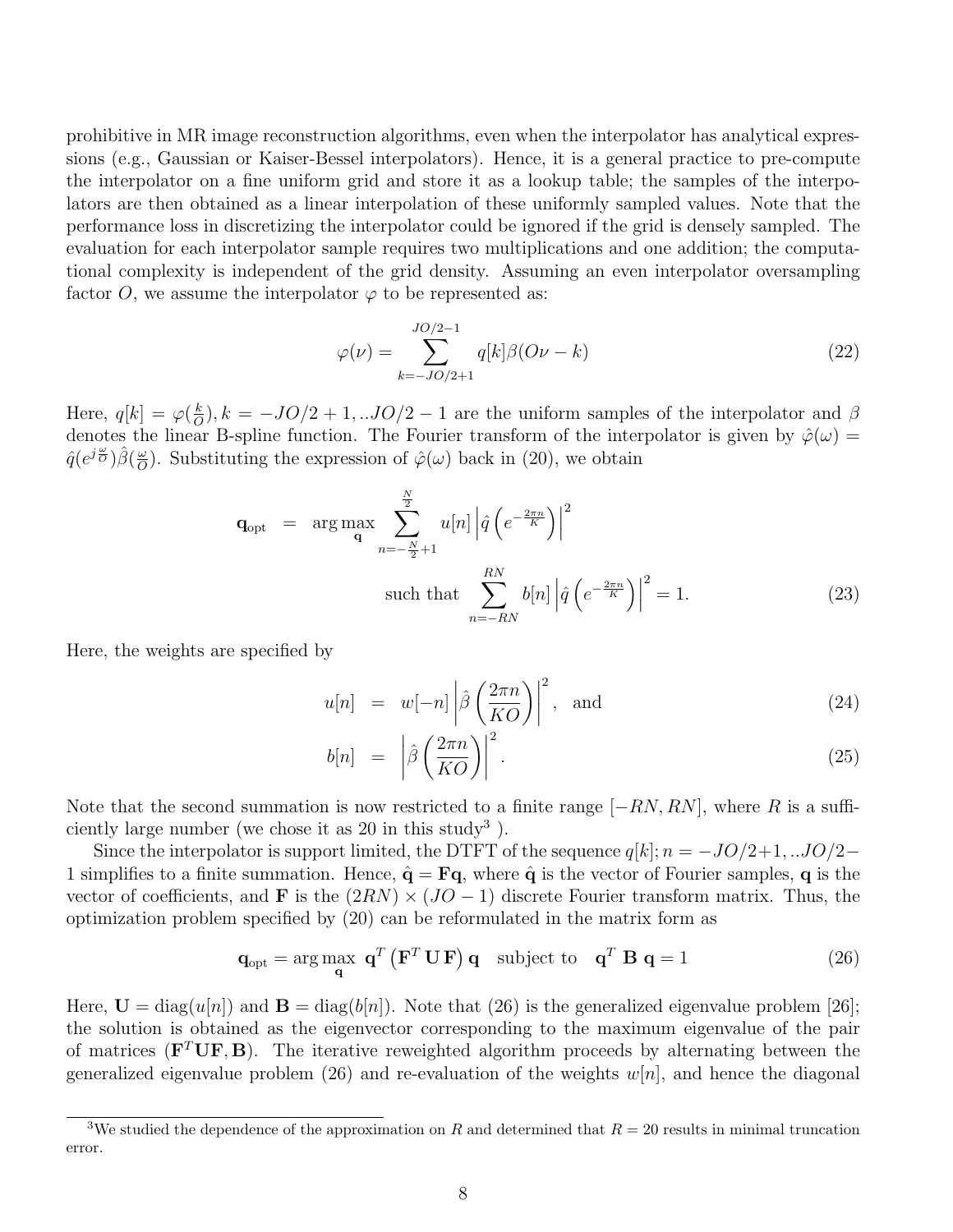matrix U, until convergence. The pseudo-code of the algorithm is shown below. The implementation of the NUFFT algorithm as well as sample codes for MRI reconstruction from non-Cartesian samples are available for download at https://research.engineering.uiowa.edu/cbig/content/software.

 $\widehat{ \text{Algorithm}: \text{MOLS NUFFT}(s[n], K, N, J, \text{Ofactor}) }$  $\varphi \leftarrow$  Kaiser Bessel function  $err = 1 \times 10^{10}$ while  $|\text{err} - e(\varphi, K)| < \text{THRESHOLD} \times e(\varphi, K)$ do  $\int \text{err} \leftarrow e(\varphi, K)$ , specified by (17)  $\int$  $\overline{\mathcal{L}}$ Update  $w[n]$  using (21)  $\mathbf{U} \leftarrow \text{diag}(u[n]),$  where  $u[n]$  is specified by (24)  $\mathbf{B} \leftarrow \text{diag}(b[n]),$  where  $b[n]$  is specified by (25) Compute  $\mathbf{q}_{\text{opt}}$  using  $(26)$ Compute  $h_{opt}$  using (13) return  $(q, h_{\text{opt}})$ 

## 2.8. Experiments

 $\searrow$ 

We assess the utility of the proposed NUFFT approximation algorithms in recovering images from their non-Cartesian Fourier samples. We consider numerical simulations in Fig. 3 and Fig. 4, where the non-Cartesian Fourier samples were generated using the exact discrete Fourier transform on radial trajectories. The image  $f(\mathbf{r})$  is recovered from the non-Cartesian samples specified by the vector b using the total variation (TV) regularized reconstruction scheme:

$$
f_{\text{recon}} = \arg \min_{f} \|\mathcal{A}(f) - \mathbf{b}\|^2 + \lambda \|\nabla f\|_{\ell_1}.
$$
 (27)

Here,  $A$  is discrete Fourier transform of the image f computed at the non-Cartesian sampling locations. We solve the optimization problem (27) by adapting the alternating minimization algorithm, described in detail in [27]. The main modification involved changing the forward model  $A$  and its adjoint  $\mathcal{A}^{\mathcal{T}}$ . Since the exact Fourier replacement step used in [27] cannot be used in our setting, we solved this sub-problem using conjugate gradients algorithm.

We study the impact of different NUFFT approximations of  $A$  operator on the quality of the reconstructions. Specifically, we compare the proposed mean square optimal least square (MOLS) interpolator which assumes uniform energy distribution (MOLS-U), worst case mean square optimalleast square (WOLS) interpolator [22], and the least square interpolator proposed in [20] based on Kaiser-Bessel scale factors (LS-KB). We rely on the discretization of the interpolators, specified by (22), to compute the mean square optimal scale factors. Note that these scale factors provide improved approximations over scale factors used in classical NUFFT schemes.

The brain dataset in Fig. 3 corresponds to an acquisition using 12 channel head coil using a variable density multi-shot spiral acquisition using a with the following specifications:  $\#$  interleaves = 24, FOV=20 cm,  $192 \times 192$  matrix, resulting in an in-plane spatial resolution of  $1.04 \times 1.04$  mm<sup>2</sup>. The data from each of the channels are independently recovered using (27), before combining them using the sum of squares approach.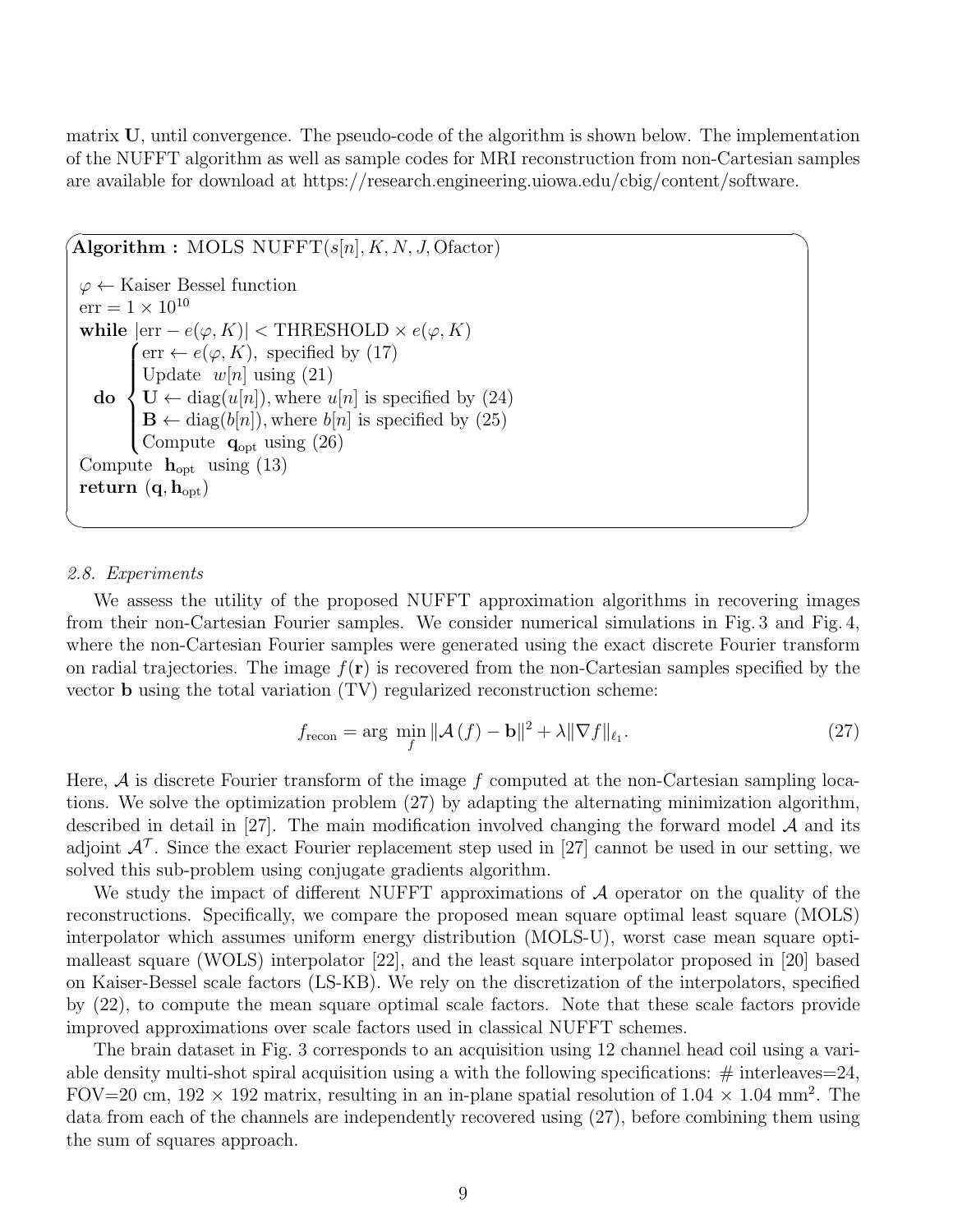#### 3. Results

The proposed optimization scheme is designed to minimize the error in approximating the exact DTFT of support limited images. We first determine the utility of the interpolators in obtaining a good approximation of the discrete Fourier transform. We then study the impact of the NUFFT approximation quality on recovering MR images from its non-Cartesian k-space samples is then determined using both numerical simulations and experimental data. The proposed mean square optimal (MOLS) interpolators are compared against the interpolators optimized using the worst case interpolation error metric (termed as WOLS interpolators) as well as blue the least square interpolators using Kaiser-Bessel scale factors (LS-KB).

#### 3.1. Analysis of NUFFT approximation error

We study the utility of co-designing the interpolators and scalefctors in Fig. 1. Specifically, we compare the NUFFT schemes in [20, 15, 14] with KB, Gaussian, and cosine scale factors, against the proposed mean square optimal NUFFT scheme assuming a uniform error distribution (MOLS-U). We observe that the conventional schemes result in considerably higher error kernels than the MOLS-U method. We observe that the errors provided by the classical schemes can be considerably reduced if their scale factors are recomputed according to (13); they are more comparable to the MOLS scheme than the original LS NUFFT schemes [20, 15, 14]. These results demonstrate the benefit in co-designing the interpolator and the scale factors.

We illustrate the ability of the NUFFT interpolators to reduce approximation errors for signals with a known energy distribution in Fig. 2. Specifically, we assume the spatial energy distribution s[n] to be a truncated Gaussian function, shown in Fig.2(j). We set  $K = 68$  and  $N = 64$  $(K/N = 1.0625)$ , while the interpolators were discretized on a grid assuming  $O = 101$ . The optimal interpolators and scale factors corresponding to worst case error metric (WOLS) [22], the proposed mean square error metric (MOLS), the MOLS scheme assuming a uniform error distribution (MOLS-U), and the least square interpolator with KB scale factors (LS-KB) computed according to [20, 15, 14] are shown in Fig.2.(a)-(f). The error kernels  $E_{\min,\varphi}(\frac{2\pi n}{K})$  $\frac{\pi n}{K}$ ) corresponding to WOLS,LS-KB,MOLS and MOLS-U are shown in Fig.2.(g)-(i), respectively. We observe that the worst case interpolator results in flatter error kernels, which lead to roughly the same level of errors in all image regions. This is expected since it is minimizing the worst case error. In contrast, the MOLS interpolators provide lower value of error kernels in the central regions corresponding to the peak of  $s|n|$ at the expense of slightly higher errors close to the image boundaries. Since  $s[n]$  has smaller values at the boundaries, the MOLS interpolators will result in lower expected error. While the LS-KB interpolator generally have lower errors in the central regions, we observe that the errors with this method is considerably higher than the proposed schemes. The poor performance of LS-KB scheme can be mainly attributed to the sub-optimal scale factors.The plot of the mean square and worst case errors as a function of the size of the interpolator is shown in (k) and (l), respectively. We observe from (l) that the WOLS interpolators provide considerably lower worst case errors at higher values of J. However, the mean-square performance of these interpolators are worse than the MOLS interpolators as seen from (k). We also observe that the performance of MOLS-U interpolator is not considerably worse than the MOLS scheme; this approximation can be used when the exact energy distribution is unknown.

#### 3.2. Utility of the proposed NUFFT in MRI reconstruction

We first consider the reconstruction of the 128x128 MRI knee image from its samples on 128 uniformly spaced radial lines in Figure 3. Since the image has high energy close to the top and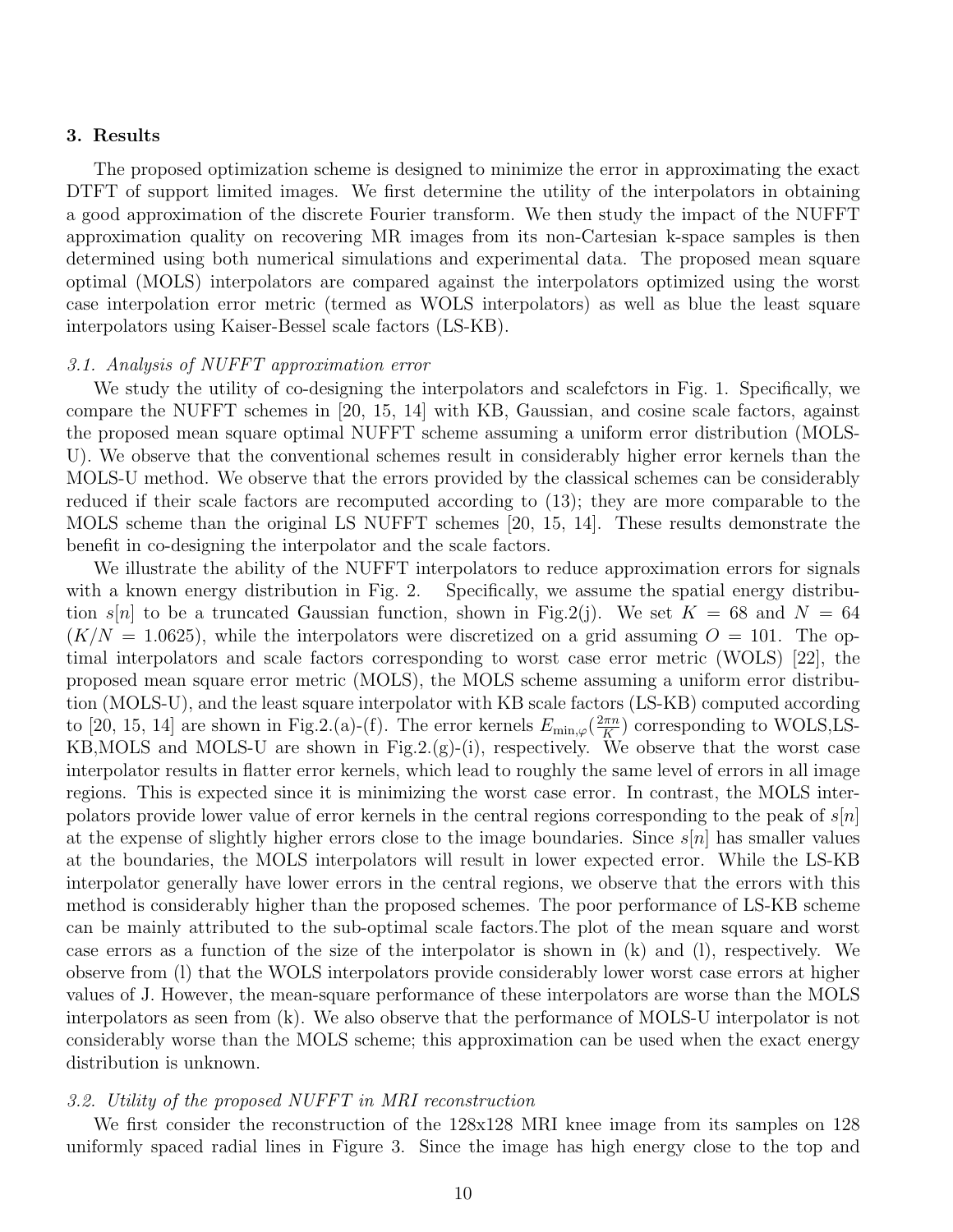bottom edges, it is challenging to approximate the DTFT of this image using classical NUFFT schemes. We set  $K = 130; J = 6$  and recover the images using different NUFFT approximations. Note that the oversampling factor is  $\frac{K}{N} = 1.016$ . The reconstructions with  $K = 130$  are compared against the images recovered using classical  $K = 2N; J = 6$  LS-KB NUFFT. We observe that in the K=130 setting, the LS-KB NUFFT [20] scheme results in reconstructions with considerable line-like artifacts (see (b) and (f), as well as the zoomed images (j) and  $(n)$ ). The worst case (WOLS) scheme is able to significantly lower the streak-like artifacts, but still suffers from artifacts in the top and middle regions (see from zoomed images of the top of the image in (k) and the middle section in (o)). By contrast, the mean-square NUFFT scheme (MOLS-U) is capable of reducing the overall error without significantly increasing artifacts. Note that the reconstruction is mostly free of artifacts, except for some minor streaks at the top right corner (see zoomed image in (l).

The knee reconstructions with  $K = 132$  are shown in Fig. 4. We observe that the LS-KB scheme still suffers from artifacts, which are visible from the zoomed images in (j) and (n). The proposed WOLS scheme is considerably better, but still has relatively minor residual artifacts. The MOLS scheme is seen to provide results that are quite comparable to the  $K=256$  KB scheme (see Fig. 3.(a) as well as Fig.  $4.(e)$ , (i) and (m). Specifically, the use of the slightly larger K value removed the streaks in the top right corner, which was seen in the  $K=130$  case (Fig. 3.1). These experiments demonstrate the benefit of the proposed scheme in providing good quality reconstructions for low values of K, while providing results that are close to the  $K=2N$  setting.

We determine the use of the proposed NUFFT approximation in the recovery of the brain image from its spiral samples in Fig. 5. We set  $K = 194$  and  $J = 4$ , while the size of image N is 192;  $\frac{K}{N} = 1.01$ . The TV reconstructed images with different NUFFT approximations are compared against the one using the classical LS-KB scheme with  $K = 2N$  in Fig. 3. We observe that the MOLS-U scheme is capable of providing reconstructions that closely match the classical choice corresponding to K=2N setting. The WOLS scheme is observed to introduce oscillatory textures in the reconstruction, which can be better appreciated from the zoom of the original images. The LS-KB scheme with  $K = 194$  introduces considerably larger errors. These experiments confirm that the use of the proposed interpolators can provide substantially lower error than classical interpolators. Thus, the proposed algorithms can achieve relatively high accuracy with considerably lower memory demands than classical schemes.

#### 4. Discussion and Conclusion

We introduce a design strategy to determine the mean square optimal interpolator and scale factors in the NUFFT approximation. Our main goal is to improve the quality of the NUFFT approximation, which is especially relevant in the context of low oversampling factors  $(K/N \approx 1)$ which are needed for the implementation of MRI reconstruction algorithms on devices with limited onboard memory. We determine the mean square optimal NUFFT scheme by minimizing a novel analytical expression for the expected mean square error in a NUFFT approximation. We observe that the proposed error expression is more representative of real-world signals compared to the worst case one in [22]. Our experiments demonstrate that we can obtain good non-Cartesian MRI images by using the mean square optimal interpolators and scale factors, even when  $\frac{K}{N}$  < 1.1 and  $J \leq 6$ . Thus, the proposed scheme enables us to considerably reduce the memory demand for non-Cartesian reconstructions, which makes it possible to accelerate these algorithms using graphical processing units.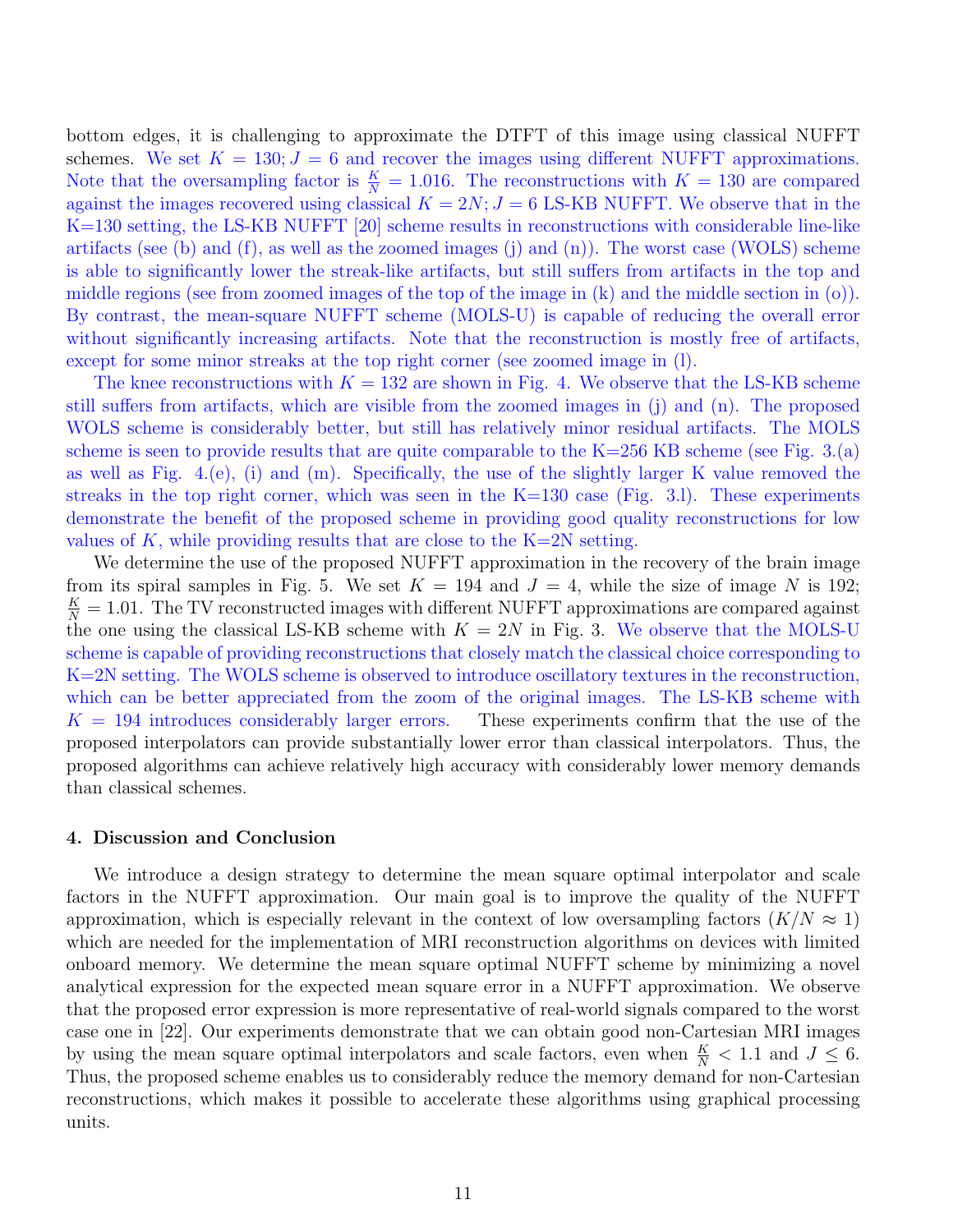## 5. Acknowledgements

We thank the insightful comments by the anonymous reviewers that considerably improved the quality of the paper. This work is supported by grants NSF CCF-0844812, NSF CCF-1116067, NIH 1R21HL109710-01A1, ONR-N000141310202, and ACS RSG-11-267-01-CCE.

#### References

- [1] P. Beatty, D. Nishimura, J. Pauly, Rapid gridding reconstruction with a minimal oversampling ratio, IEEE Transactions on Medical Imaging 24 (6) (2005) 799–808.
- [2] B. Sutton, D. Noll, J. Fessler, Fast, iterative image reconstruction for MRI in the presence of field inhomogeneities, IEEE Transactions on Medical Imaging,  $22$  (2) (2003) 178 – 188.
- [3] J. Fessler, Model-based image reconstruction for MRI, IEEE Signal Processing Magazine 27 (4) (2010) 81–89.
- [4] R. Eslami, M. Jacob, Robust reconstruction of MRSI data using a sparse spectral model and high resolution MRI priors, IEEE Transactions on Medical Imaging 29 (6) (2010) 1297–1309.
- [5] S. Bhave, R. Eslami, M. Jacob, Sparse spectral deconvolution algorithm for non-Cartesian MR spectroscopic imaging, Magnetic Resonance in Medicine (1522-2594).
- [6] C. K. Turnes, J. Romberg, Efficient Calculations of 3-D FFTs on spiral contours, Journal of Scientific Computing 50 (3) (2012) 610–628.
- [7] C. K. Turnes, J. Romberg, Spiral FFT: an efficient method for 3-D FFTs on spiral MRI contours, in: 17th IEEE International Conference on Image Processing (ICIP), 2010, IEEE, 2010, pp. 617– 620.
- [8] K. Pruessmann, M. Weiger, P. Börnert, P. Boesiger, Advances in sensitivity encoding with arbitrary k-space trajectories, Magnetic Resonance in Medicine 46 (4) (2001) 638–51.
- [9] H. Eggers, T. Knopp, D. Potts, Field inhomogeneity correction based on gridding reconstruction for magnetic resonance imaging, IEEE Transactions on Medical Imaging 26 (3) (2007) 374 – 384.
- [10] J. Jackson, C. Meyer, D. Nishimura, A. Macovski, Selection of a convolution function for Fourier inversion using gridding, IEEE Transactions on Medical Imaging 10 (3) (1991) 473–478.
- [11] G. E. Sarty, R. Bennett, R. W. Cox, Direct reconstruction of non-Cartesian k-space data using a nonuniform fast Fourier transform, Magnetic Resonance in Medicine 45 (5) (2001) 908–915.
- [12] A. Dutt, V. Rokhlin, Fast Fourier transforms for nonequispaced data, SIAM J. Sci. Comput. 14 (6) (1993) 1368–1393.
- [13] D. Potts, G. Steidl, M. Tasche, Fast Fourier transforms for nonequispaced data: A tutorial, Modern Sampling Theory: Mathematics and Applications (2001) 247–270.
- [14] J. Fessler, B. Sutton, Nonuniform fast Fourier transforms using min-max interpolation, IEEE Transactions on Signal Processing 51 (2) (2003) 560–574.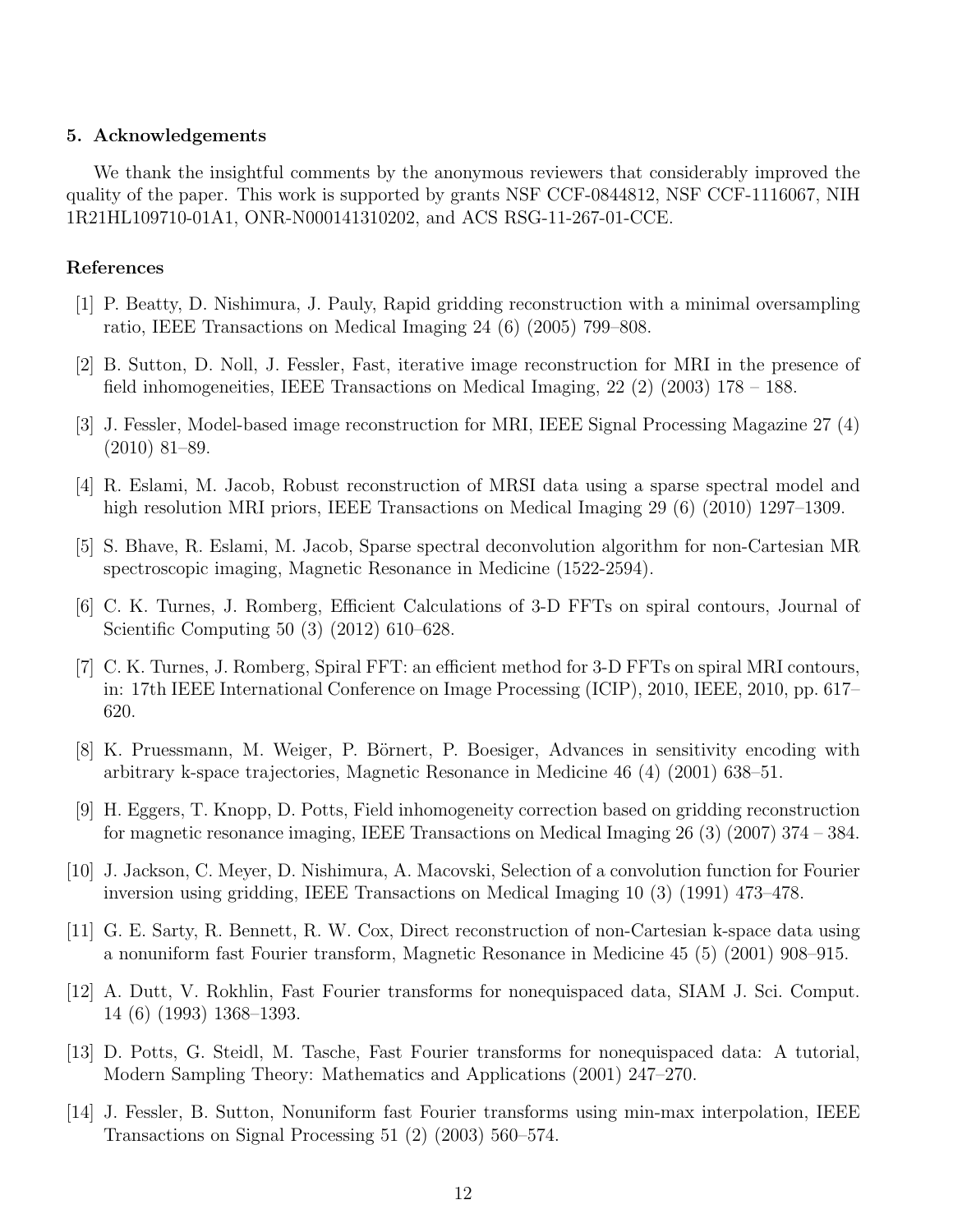- [15] N. Nguyen, Q. Liu, The regular Fourier matrices and nonuniform fast Fourier transforms, SIAM J. Sci. Comput. 21 (1) (1999) 283–293.
- [16] M. Murphy, M. Zarrouk, K. Keuter, M. Lustig, nuFFTW: A parallel auto-tuning library for performance optimization of the nuFFT, in: Proceedings of the 21th Annual Meeting of the ISMRM, 2013.
- [17] L. Sha, H. Guo, A. Song, An improved gridding method for spiral MRI using nonuniform fast Fourier transform, Journal of Magnetic Resonance 162 (2) (2003) 250–258.
- [18] J. Fessler, On NUFFT-based gridding for non-Cartesian MRI, Journal of Magnetic Resonance 188 (2) (2007) 191–195.
- [19] G. Steidl, A note on fast Fourier transforms for nonequispaced grids, Adv. Comput. Math. 9 (3-4) (1998) 337–352.
- [20] A. Nieslony, G. Steidl, Approximate factorizations of Fourier matrices with nonequispaced knots, Linear Algebra and its Applications 366 (2003) 337–351.
- [21] A. Duijndam, M. Schonewille, Nonuniform fast Fourier transform, Geophysics 64 (2) (1999) 539–551.
- [22] M. Jacob, Optimized least-square nonuniform fast Fourier transform, IEEE Transactions on Signal Processing 57 (6) (2009) 2165–2177.
- [23] Z. Yang, M. Jacob, Efficient NUFFT algorithm for non-Cartesian MRI reconstruction, in: IEEE International Symposium on Biomedical Imaging: From Nano to Macro, 2009. ISBI'09., IEEE, 2009, pp. 117–120.
- [24] N. Nguyen, Q. Liu, The regular Fourier matrices and nonuniform fast Fourier transforms, SIAM Journal on Scientific Computing 21 (1) (1999) 283–293.
- [25] M. Jacob, T. Blu, M. Unser, Sampling of periodic signals: A quantitative error analysis, IEEE Transactions on Signal Processing, 50 (5) (2002) 1153–1159.
- [26] G. H. Golub, C. F. Van Loan, Matrix computations. 1996, Johns Hopkins University, Press, Baltimore, MD, USA.
- [27] Y. Wang, J. Yang, W. Yin, Y. Zhang, A new alternating minimization algorithm for total variation image reconstruction, SIAM Journal on Imaging Sciences 1 (3) (2008) 248–272.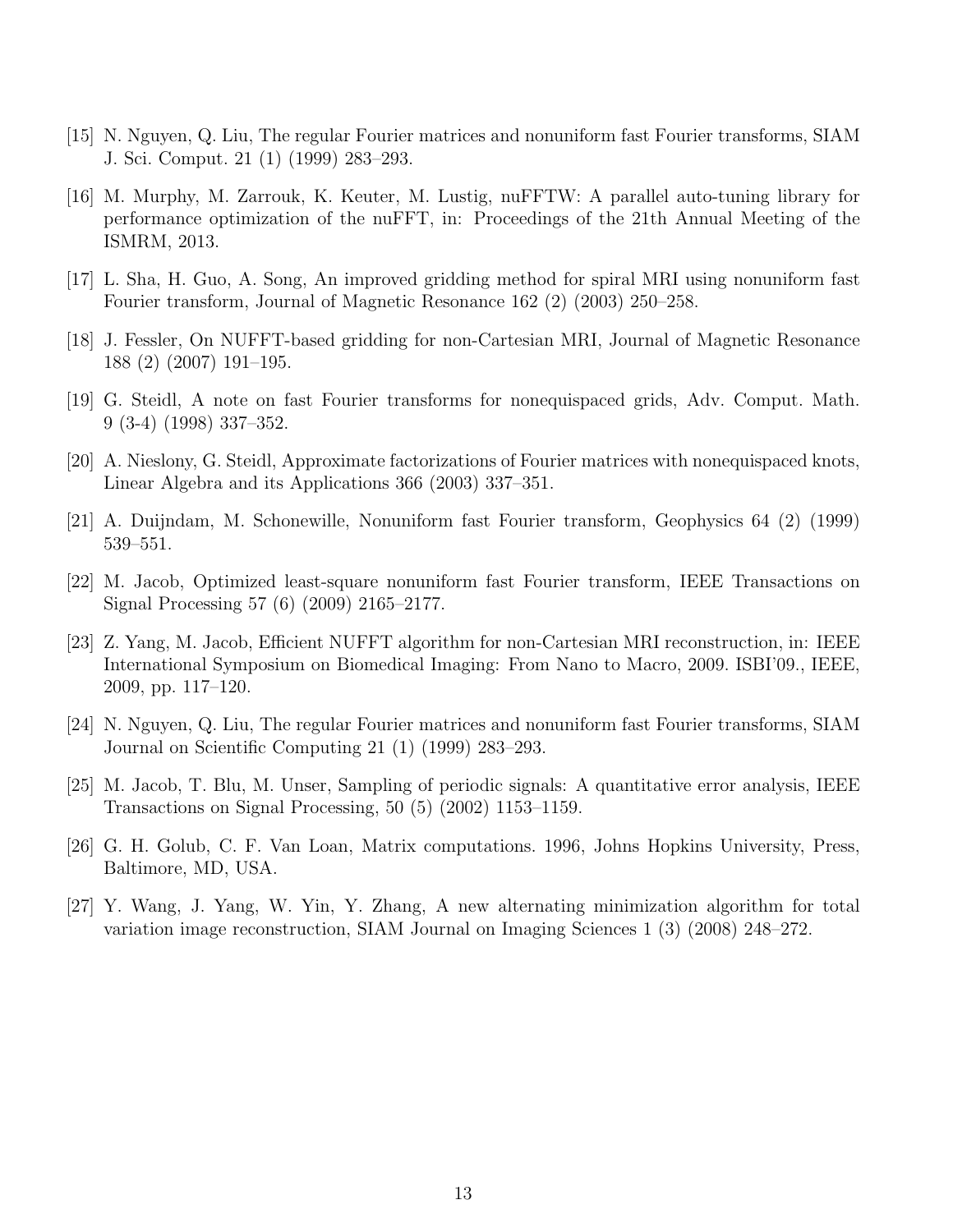

Figure 2: Comparison of different NUFFT approximation schemes:the optimized interpolators, scale factors, and the corresponding error kernels specified by (10) are shown in the top three rows. Here, we assume the energy distribution to be a Gaussian shown in (j). The columns correspond to the interpolators with different lengths  $(J = 4, 6&8),$ computed assuming  $K = 68$ ,  $N = 64$  and  $O = 101$ . We observe that the error kernels associated with the LS-KB scheme is much higher than the proposed one, mainly due to the sub-optimality of the scale factors as shown in Fig. 1. The decay of the NUFFT approximation error for a random k-space sampling pattern are shown in (k) and (l). We observe from (k) that the MOLS schemes provide the lowest mean-square errors. However, their worst case performance is much worse than the WOLS scheme as see from (l), since they result in higher errors at the image boundaries.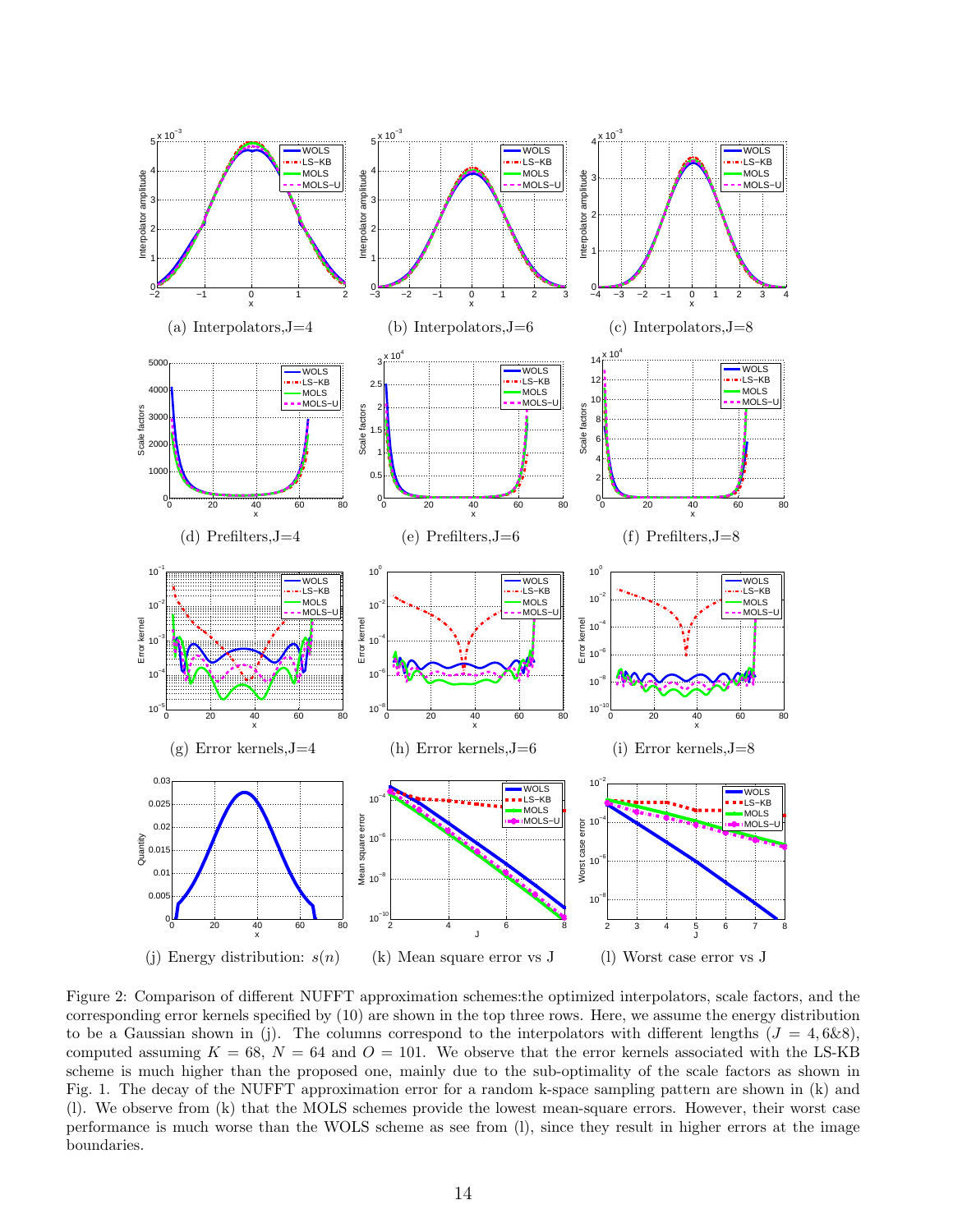

Figure 3: Reconstructed images and error images using different interpolators on a knee MR image from 128 lines. The top row compares (a) the classical K=2N setting with KB kernel (b) Kaiser Bessel (KB) with K=130, (c) WOLS with K=130, and (d) MOLS schemes with K=130. The second row shows the reconstruction errors. The error images are scaled by a factor of 10 for better visualization. We observe that the KB reconstruction suffers from extensive artifacts, while some artifacts are visible in WOLS reconstructions. The artifacts can be better visualized in the zoomed regions of the reconstructions in the top and middle image regions, shown in third and fourth rows, respectively.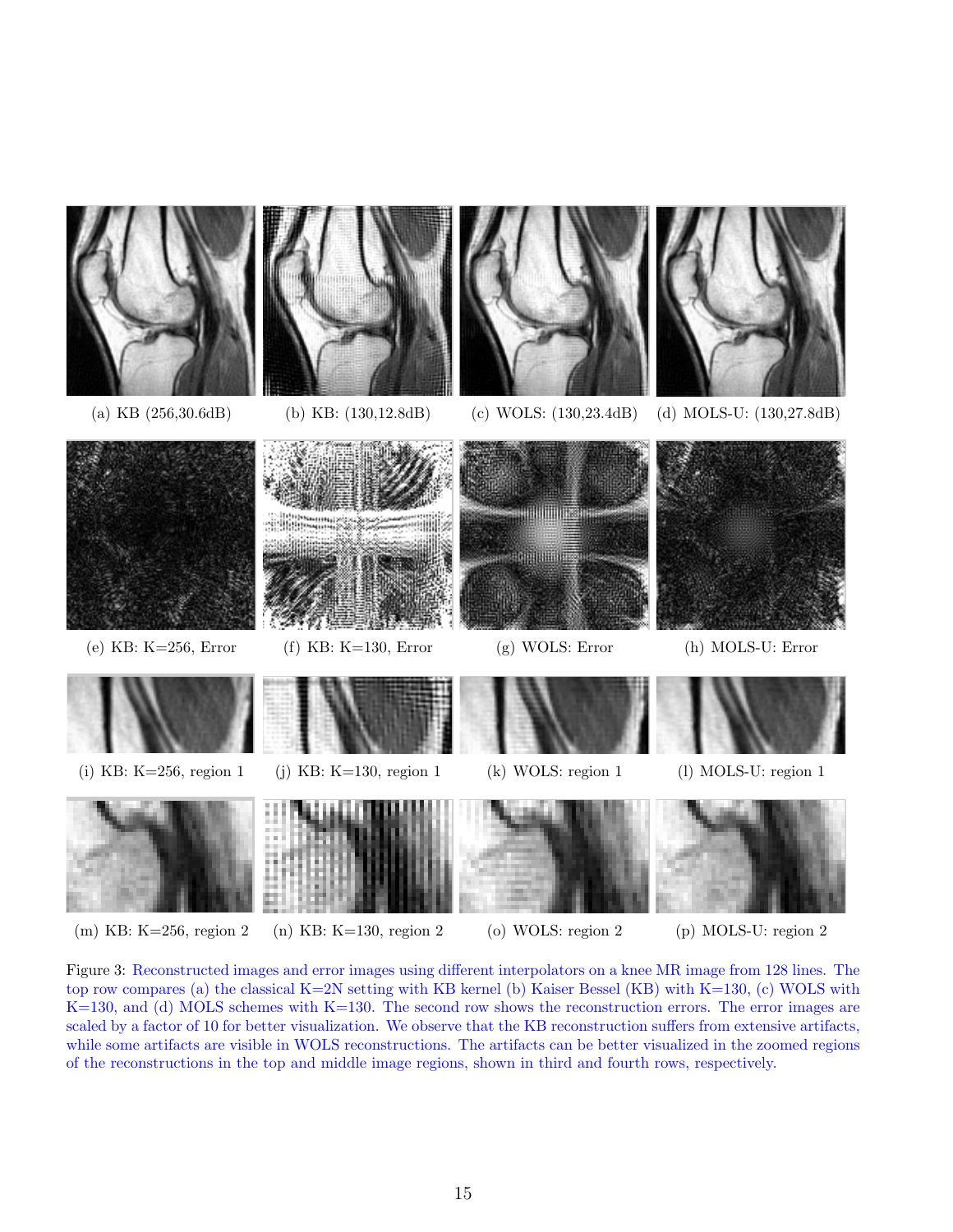

- 
- 
- 
- (m) K=256, region 2 (n) LS-KB: region 2 (o) WOLS: region 2 (p) MOLS-U: region 2

Figure 4: Reconstructed images and error images using different interpolators on a knee MR image sampled using a 128 spoke uniform radial trajectory. The top row compares the (b) least square Kaiser Bessel (KB), (c) WOLS, and (d) MOLS-U schemes with K=132. The original knee image is shown in (a) for comparison. The KB reconstruction with K=2N is shown in Fig. 3.a. The second row shows the reconstruction errors. The error images are scaled by a factor of 10 for better visualization. We observe that the KB reconstruction with K=132 still suffers from oscillatory artifacts, while some minor artifacts are visible in WOLS reconstructions. The artifacts can be better visualized in the zoomed regions of the reconstructions in the top and middle image regions, shown in third and fourth rows, respectively. We observe that the MOLS scheme with K=132  $((d),(h),(l),$  and  $(p))$  is capable of providing reconstructions that are quite comparable to the the classical K=2N reconstructions, shown in Fig. 3.a as well as Fig. 4.(e), (i) and (m). Also note that SNR figures of MOLS at  $K=132$  are similar to the LS-KB scheme at  $K=256$ .